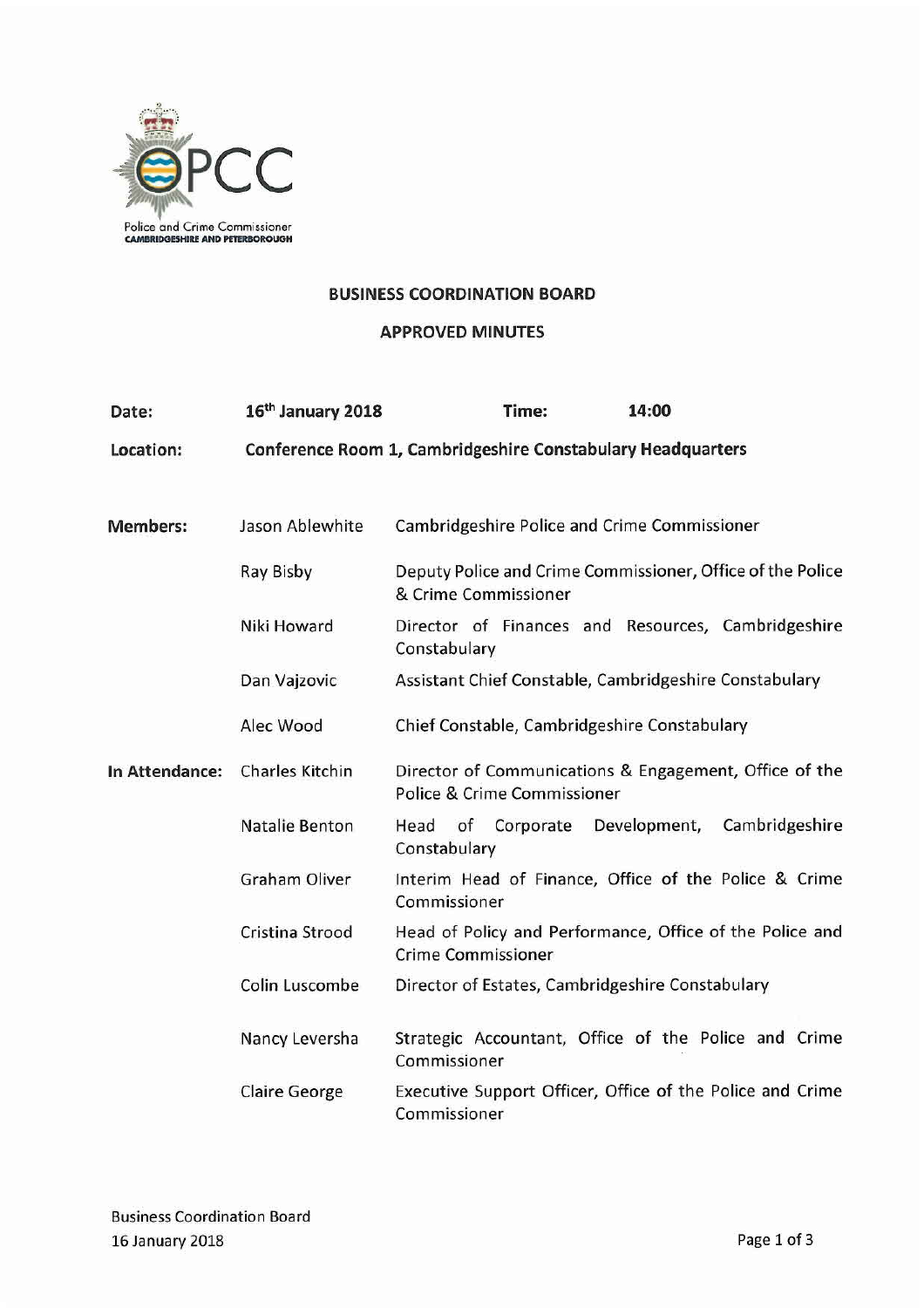## 1. Welcome and Apologies

1.1 Apologies were received from Alan Baldwin Deputy Chief Constable, Cambridgeshire Constabulary and Dorothy Gregson Chief Executive, Office of the Police and Crime Commissioner.

## 2. Declarations of Interest

2.1 There were no declarations of interest.

# 3. Approval of the minutes of the Business Coordination Board meeting held on the 4th January 2018

3.1 The Business Coordination Board (the "Board") approved the minutes from the last meeting on 4<sup>th</sup> January 2018 which were signed after the meeting.

### 4. Finance Medium Term Financial Strategy 2018/19 to 2021/22

- 4.1 The Interim Chief Finance Officer, Office of the Police and Crime Commissioner presented the report, including updates to the Medium Term Financial Strategy ("MTFS") since the draft MTFS was discussed in November 2017. The Home Secretary has since issue the draft financial settlement for 2018/19, enabling the funding element to be finalised.
- 4.2 The Commissioner thanked everyone that had been involved from the Constabulary and OPCC office who have helped to create and sustain efficiencies.
- 4.3 The Board approved the Medium Term Financial Strategy 2018/19 to 2021/22, the 2018/19 Budget, 2018/19 Capital Programme and the increase of the policing element of Council Tax.

#### s. Treasury Management Mid-Year Review

- 5.1 The Interim Chief Finance Officer, Office of the Police and Crime Commissioner presented the report to the Board, updating on the treasury management activity in the first half of 2017/18. The Commissioner commended those involved in the report.
- 5.2 The Board noted the contents of the report.

# 6. HMICFRSLegitimacy

- 6.1 The Head of Corporate Development, Cambridgeshire Constabulary provided and update on Her Majesty's Inspectorate of Constabulary and Fire and Rescue Services ("HMICFRS") publication of the PEEL Legitimacy report for Cambridgeshire Constabulary following a report to the Board in December 2017.
- 6.2 The Commissioner expressed his gratitude to all the officers and staff involved in achieving the result at a time of exceptional challenge.

#### *6.3 Action:*

*(i) The Commissioner will write* to *the Home Secretary with his formal response* to *the Legitimacy Inspection.*